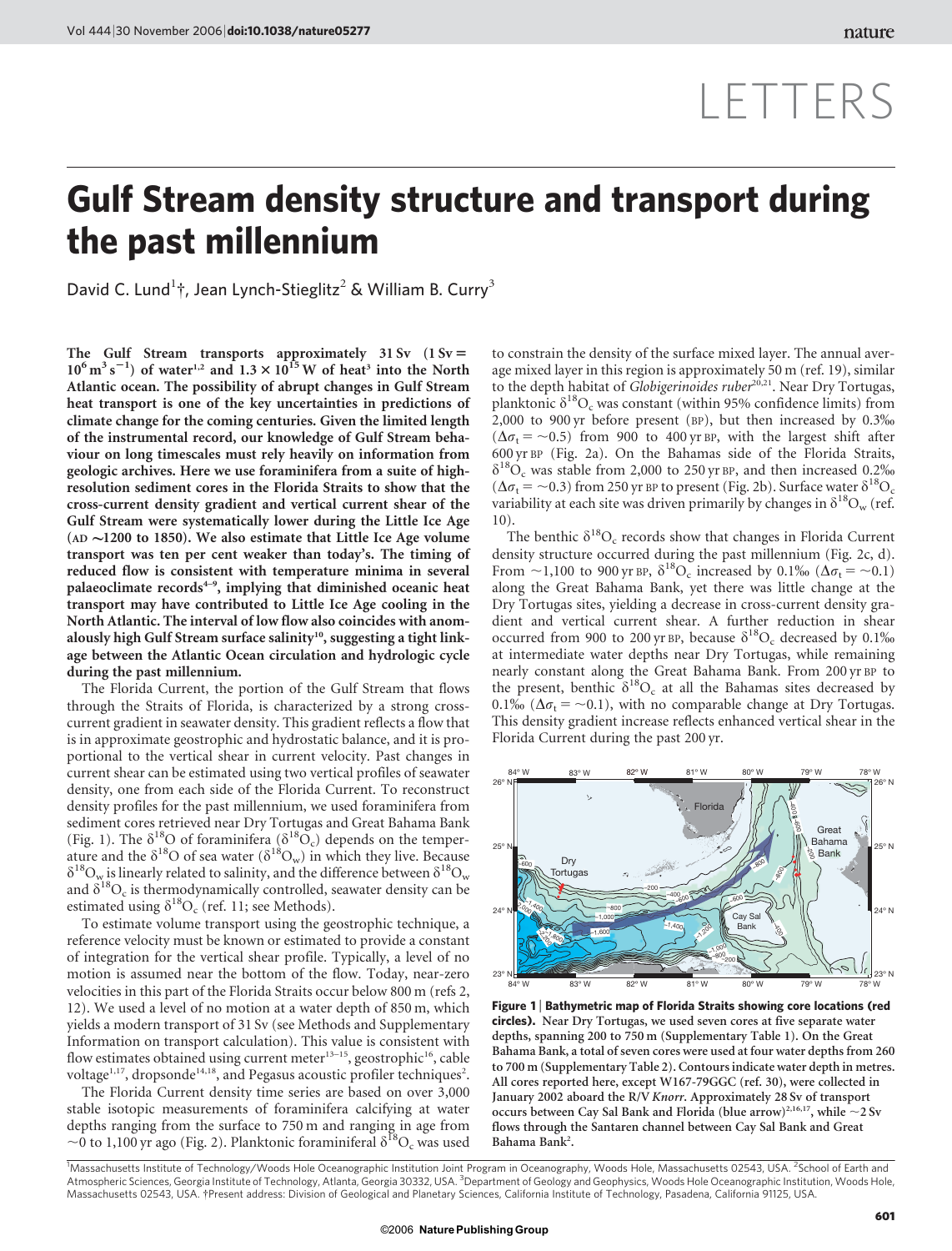Using the foraminifera-based seawater density data from Fig. 2, we estimate that Florida Current volume transport varied by  $3\pm1$  Sv during the past millennium, or about 10% of the total flow (Fig. 3b). Compared to the 10–15 Sv estimated flow reduction for the Last Glacial Maximum<sup>22</sup>, the Florida Current is characterized by modest variations in volume transport during the latest Holocene. However, there is a distinct interval of low flow from  $\sim$ 700 to 100 yr BP—the approximate time of maximum cooling in several North Atlantic temperature records<sup>4-9</sup>. The similar timing of changes in North Atlantic temperature and Florida Current strength suggests that reduced northward oceanic heat transport may have contributed to cooler temperatures during the Little Ice Age. Heat flux is a function of both volume transport and the temperature difference between the Florida Current and water flowing southward out of the North Atlantic<sup>3</sup>, so temperature reconstructions from these flows will be necessary to confirm past changes in oceanic heat transport.

In addition to total volume transport, the  $\delta^{18}O_c$ -based density records yield information on the variability in transport with depth. The Florida Current consists of two primary components, one from the South Atlantic that is fresh (salinity  $<$  36) and the other from the North Atlantic subtropical gyre that is salty (salinity  $> 36$ ). The fresh component is found at the surface ( $>$ 24 °C) and bottom (7–12 °C) of the Florida Current, accounts for  $\sim$ 14 Sv of the total transport, and acts as the northward-flowing upper limb of the meridional overturning circulation  $(MOC)^{23}$ . The deepest portion of the Florida Current contains Antarctic Intermediate Water that has been modified through mixing with saltier water of the subtropical gyre. The wind-driven subtropical gyre component sits between the fresh South Atlantic water at the surface and deepest parts of the Florida Current, is characterized by intermediate temperatures (12–24  $^{\circ}$ C), and accounts for  $\sim$ 17 Sv of the total flow<sup>24</sup>.

Reduced transport during the Little Ice Age is a function of lower flow throughout the water column, but the largest negative anomalies occur at depths from 100 to 500 m (or  $24 < \sigma_t < 27$ ) (Fig. 3a). This is the density range associated with waters from the North Atlantic subtropical gyre, so it appears that the wind-driven component of the Florida Current was primarily responsible for low total transport during the Little Ice Age. The intervals 0–100 yr BP and 1,000–1,100 yr BP are characterized by higher transport, but they differ in that the modern anomaly spans the entire water column, whereas at 1,100 yr BP it is concentrated above 500 m. This pattern suggests that the flow of upper Antarctic Intermediate Water was weaker at 1,100 yr BP than it is today.

Flow anomalies below 500 m water depth are small for two reasons. First, we assume a level of no motion at 850 m and therefore departures from this reference point are minimized. Second, when contoured in terms of Sverdrups, the anomalies below 500 m appear small because total volume transport in this depth range is low relative to transport above 500 m. If we instead contour the percentage change in flow relative to the long-term mean, we observe a transport





Figure 2 | Foraminiferal  $\delta^{18}O_c$  data for Florida Straits cores. Plotted are the average  $\delta^{18}O_c$  value at each stratigraphic level (thin black line), the running mean (thick black line), and the 95% confidence limit on the running mean (shaded area) (see Methods). Triangles represent calendar-corrected radiocarbon ages (Supplementary Tables 1 and 2). **a**, *G. ruber*  $\delta^{18}O_c$  for Dry Tortugas. b, G. ruber  $\delta^{18}O_c$  for Great Bahama Bank. c, Benthic  $\delta^{18}O_c$  for Dry Tortugas. To fill the gap between 500 yr BP and today (at 200 and 250 m), we interpolated between  $\sigma_t$  values based on CTDs and core tops

(Supplementary Fig. 4). The resulting trend (dashed line) is similar to that in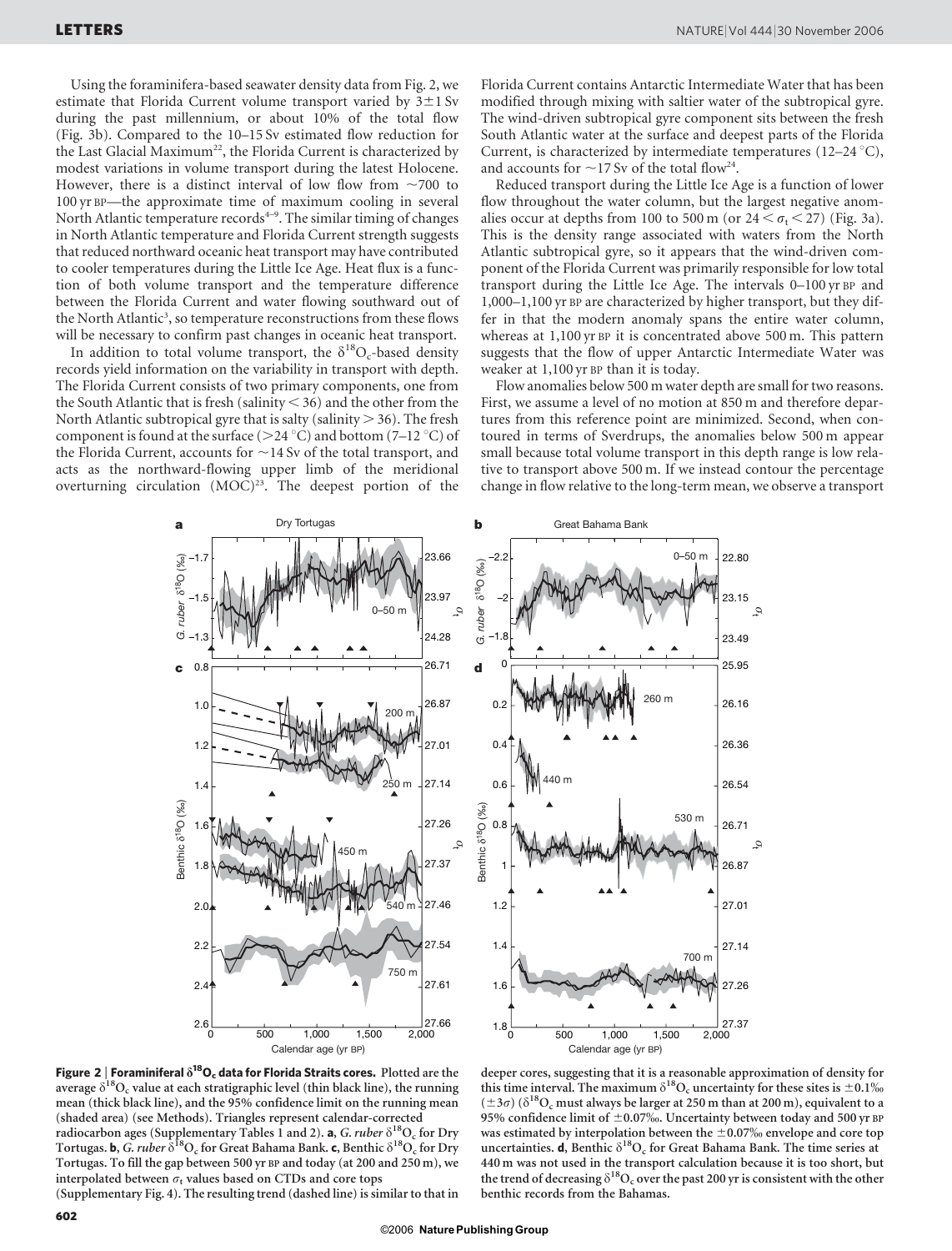

Figure 3 | Transport reconstruction for the Florida Current. a, Flow anomaly versus depth, defined as transport at a given time minus average transport over the period 0–1100 yr BP. Negative transport anomalies occur during the Little Ice Age and are largest in the depth range occupied by water from the North Atlantic subtropical gyre. b, Estimated total transport 0–1100 yr BP. The most probable transport values (thick black line) are based on mean densities in Fig. 2. The grey circles represent transport estimates based on density values randomly sampled from within the error envelopes in Fig. 2, while the dashed lines represent the 95% confidence limit for the transport calculation (see Methods). c, Flow anomaly versus depth, defined as the percentage change in transport relative to the mean value at a given depth from 0–1000 yr BP. The largest changes occur near the bottom of the Florida Current, the depth range associated with Antarctic Intermediate Water.

reduction of 15–25% during the Little Ice Age relative to today below 500 m water depth (Fig. 3c). This suggests the MOC also played a role in the Little Ice Age transport anomaly. Using only data from the Straits of Florida, it is not possible to quantify the relative contributions of the wind-driven gyre and MOC to the flow variability of the past millennium. Estimating changes in these components will require transport reconstructions from additional sites in the Atlantic.

Although the Little Ice Age is best-known as a time of cooler temperatures and alpine glacier advances in the Northern Hemisphere, it was also characterized by anomalously dry conditions in Central and South America<sup>25,26</sup> and high surface salinity in the Florida Current (Fig. 4). A comparison of Florida Current surface  $\delta^{18}O_w$  to the Cariaco Basin aridity record implies that there is a strong climatic link between the two $10$ . As originally suggested by ref. 25, the drier conditions probably reflect a southward shift of the Atlantic Inter-Tropical Convergence Zone (ITCZ). On interannual to decadal timescales, small  $(\leq 1 \degree C)$  shifts in the cross-equatorial Atlantic sea surface temperature (SST) gradient can cause the mean



Figure 4 <sup>|</sup> Comparison of Florida Current transport and surface water  $\delta^{18}O_w$  reconstructions. a, Transport 0-1100 yr BP. The vertical bar represents the average 95% error envelope from Fig. 3 ( $\pm$ 1 Sv). **b**, Surface water  $\delta^{18}O_w$  estimates based on  $\delta^{18}O_c$  and Mg/Ca analyses of planktonic foraminifera (G. ruber) in two Dry Tortugas cores<sup>10</sup>. Lines represent 100-yr running mean values for  $\delta^{18}O_w$  (solid line, KNR166-2-62MC; dashed line, W167-79GGC). The shaded area represents the 95% confidence limit for 62MC. For clarity, the average 95% confidence limit for 79GGC (±0.15‰) is given as a vertical bar. The  $\delta_{\text{QOw}}^{18}$  error estimates are based on the combined uncertainty of Mg/Ca and  $\delta^{18}O_c$  analyses<sup>10</sup>. Symbols indicate calendarcalibrated radiocarbon control points (solid triangles, KNR166-2-62MC; open triangles, W167-79GGC).

ITCZ position to shift more than 1,000 km (ref. 27). We speculate that reduced northward oceanic heat transport during the Little Ice Age altered the tropical Atlantic SST field and triggered southward movement of the ITCZ. This scenario is consistent with evidence for reduced volume transport and high surface salinities in the Straits of Florida (Fig. 4).

Control simulations of the HadCM3 coupled ocean–atmosphere model yield a centennial-scale climate oscillation involving the MOC and the ITCZ<sup>28</sup>. A reduction in the MOC of 2 Sv produces a  $\sim$ 0.1 °C cross-equatorial Atlantic SST contrast that forces southward ITCZ migration and yields positive salinity anomalies in the tropical North Atlantic. The simulated anomalies advect to the high-latitude North Atlantic via the Gulf Stream, and act to enhance the MOC by increasing surface ocean density. The resulting increase in northward oceanic heat transport alters the cross-equatorial Atlantic SST gradient, causing the ITCZ to migrate northwards, producing a negative salinity anomaly in the tropical North Atlantic. As this low-salinity water advects to deep-water convection sites in the Greenland and Nordic Seas, the strength of the MOC diminishes, thus completing the oscillation.

We speculate that a similar coupling occurred during the past millennium, where changes in Gulf Stream salinity acted as a negative feedback on volume transport by modulating the strength of the MOC through buoyancy forcing in the high-latitude Atlantic. It is also possible that southward ITCZ migration, perhaps triggered by low solar irradiance<sup>10</sup>, reduced windstress curl over the North Atlantic subtropical gyre and therefore northward oceanic heat transport. In either case, it appears that the Gulf Stream played a key role in the Little Ice Age, perhaps as a feedback in an oscillation internal to the climate system or as an amplifier of externally forced variability.

## **METHODS**

Age control. Age control is provided by multiple radiocarbon dates on planktonic foraminifera in each core (see Supplementary Tables 1 and 2). All raw radiocarbon ages were converted to calendar ages assuming a surface ocean reservoir age of 400 yr (see Supplementary Information on age control). Age models were created by linear interpolation between <sup>14</sup>C control points. Average